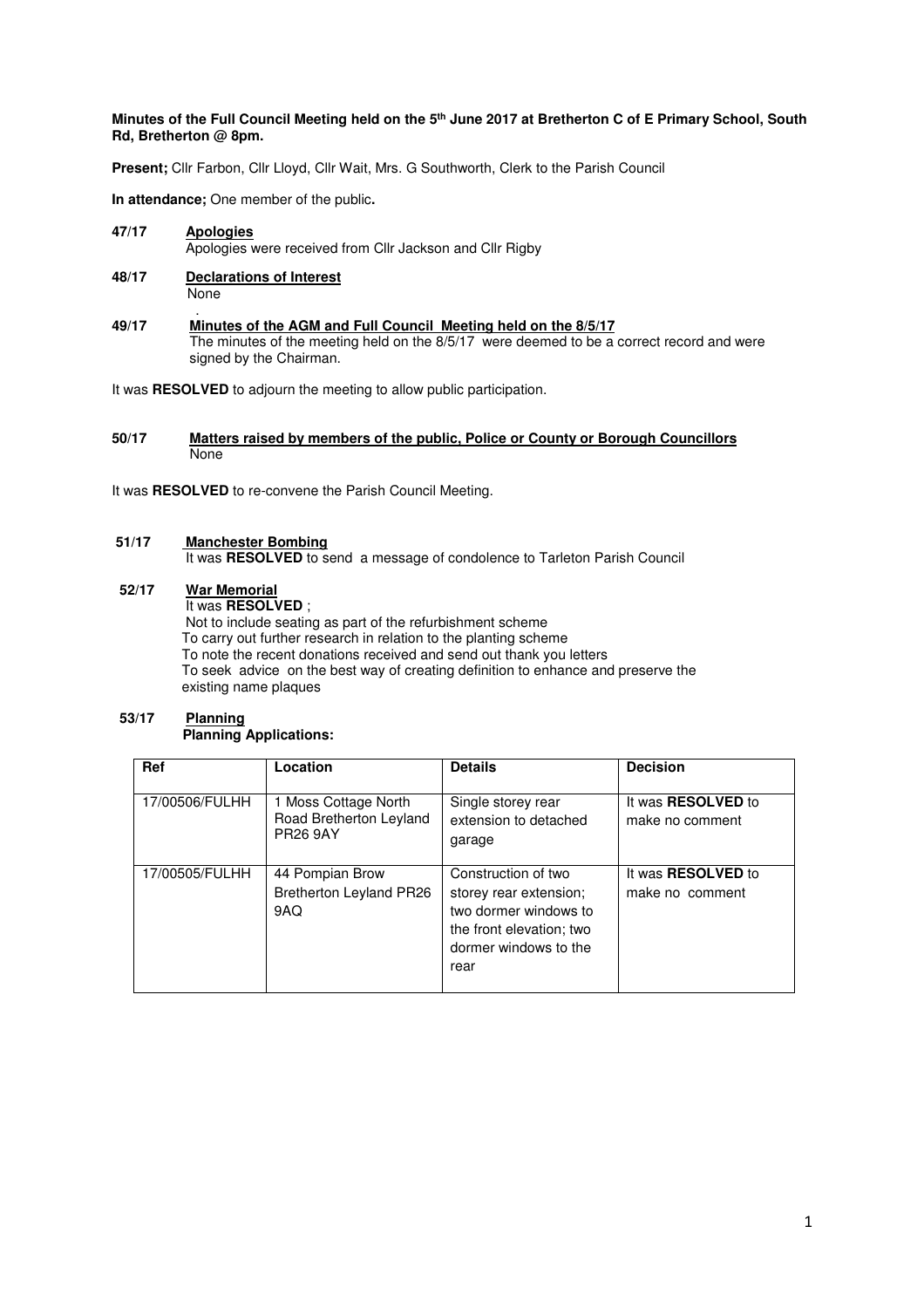# **54/17 Finance**

#### **54.01.17 Payment**

 It was **RESOLVED** to pay the following invoice. The invoices having been inspected/authorized by Cllr Lloyd and Cllr Wait

| Cheque No. | Recipient                      | <b>Description</b>           | <b>Amount</b><br>£ |
|------------|--------------------------------|------------------------------|--------------------|
| 1483       | Glenys Southworth              | May Salary                   | 168-87             |
| 1484       | Glenys Southworth              | May Expenses                 | 92-83              |
| 1485       | John Lawson                    | Internal Audit Report        | 50-00              |
| 1486       | <b>Wignalls Landscapes</b>     | Grounds Maintenance May 2017 | 432-80             |
| 1487       | The Play Inspection<br>Company | Play Area Annual Inspection  | 78-00              |
| 1488       | Thompson Dagnall               | Lest we forget Plaque        | 450-00             |

#### **54.02.17 Monitoring Statement**

 It was **RESOLVED** that the monitoring statement for the period to the 31/5/17 be approved and the Chair signed the statement on behalf of the Parish Council.

## **55/17 Resignation of Cllr Bertram**

It was **RESOLVED;** 

 To note the action taken by Chorley Council In the event of no one requesting an election to write to the 2 unsuccessful candidates at the May 2015 Parish Council elections and ask if they would be interested in being co-opted onto the Parish Council

### **56/17 Draft Minutes of the Annual Assembly held on the 8/5/17**

It was **RESOLVED** to;

 Agree the contents of the draft minutes Ask other Parish Councils how they encourage attendance by the public.

# **57/17 Internal Audit Report**

It was **RESOLVED** to note the contents of the Internal Audit Report

### **58/17 Annual Return**

It was **RESOLVED** to agree the contents of the Annual Return

### **59/17 Legal Agreement with Bretherton Cricket Club**

It was **RESOLVED** to agree the contents of the agreement in principle

# **58/17 Condition of picnic tables on the Recreation Ground**

It was **RESOLVED** to obtain advice on the potential for repairing the tables

### **59/17 Community Grant Scheme**

It was **RESOLVED** to note the award of a grant of £250 and the grant conditions

### **60/17 Date of next Meeting**

 The next full Parish Council meeting will take place on Monday 3/7/17 at 8pm at Bretherton Endowed C of E Primary School.

### **61/17 Exclusion of Press and Public**

 It was **RESOLVED** to exclude the press and public from the meeting due to the confidential nature of the business to be transacted in the next agenda items

### **62/17 Urgent Business Item**

It was **RESOLVED** to agree to the consideration of an Urgent Business Item

### **63/17 Costings for work on the War Memorial**

It was **RESOLVED** to;

Accept the costing provided by Anderton and Kitchen Suspended the financial regulations in view of the substantial work in kind being provided Thank Mr Anderton for the support in kind provided Agree an interim payment of £18350, Cheque No 1489 Signed by Cllr Lloyd and Cllr Wait